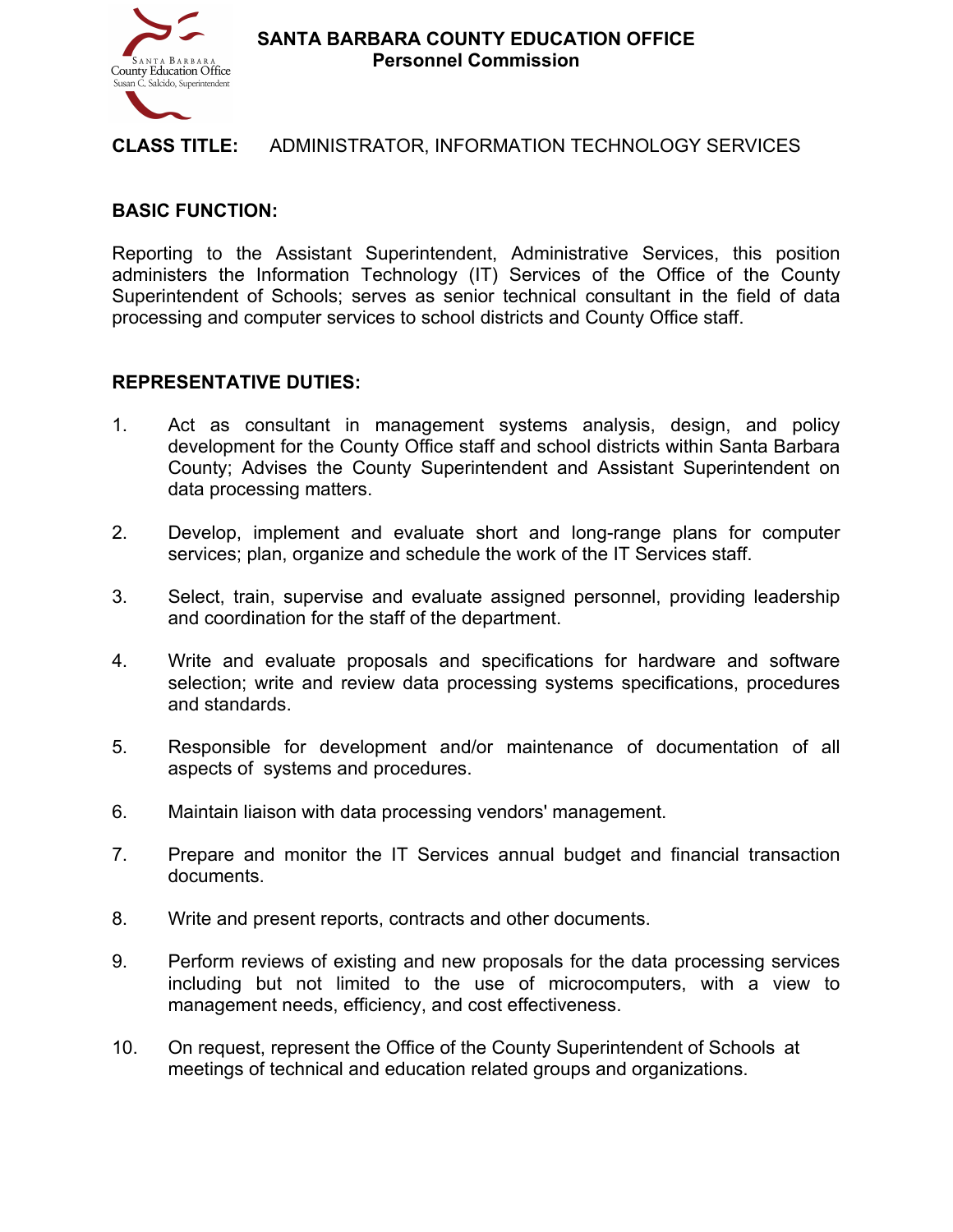## **Page 2 ADMINISTRATOR, INFORMATION TECHNOLOGY SERVICES**

- 11. Develop and maintain knowledge of computer-related instructional services and activities of the County Superintendent of Schools; serve as technical consultant with respect to future planning for instruction-related computer services.
- 12. Maintain working relationships with the Office of the County Superintendent of Schools' program staff and, when requested, assist staff in evaluating proposals of requests for computerization of program operations and related services including microcomputer applications.
- $13.$ 13. Perform other related senior administrative duties and responsibilities as assigned.

# **KNOWLEDGE AND ABILITIES:**

## **KNOWLEDGE OF:**

Principles and practices of administration, training, and supervision

Principles and practices of data processing management and electronic

data processing, microcomputers, networking and data communications.

 procedures, standards, management systems analysis, budget development COBOL programming language, systems and programming practices, design, and technical staff supervision.

Reading, writing and oral communication skills

Organization, policies, practices and operation of SBCEO

Problem-solving techniques

Principles and practices of fiscal management

Modern office practices, procedures and equipment

# **ABILITY TO:**

Research complex problems, reach logical conclusions, make

high-quality decisions and set priorities.

Administer and effectively direct the work of others

Communicate effectively through speech and writing

Plan and organize work; meet schedules and timelines

Maintain records and prepare reports and other documents

Work confidentially with discretion

Develop internal controls as needed

Administer department budget

Serve as policy consultant to Assistant Superintendent Administrative Services and **Superintendent**